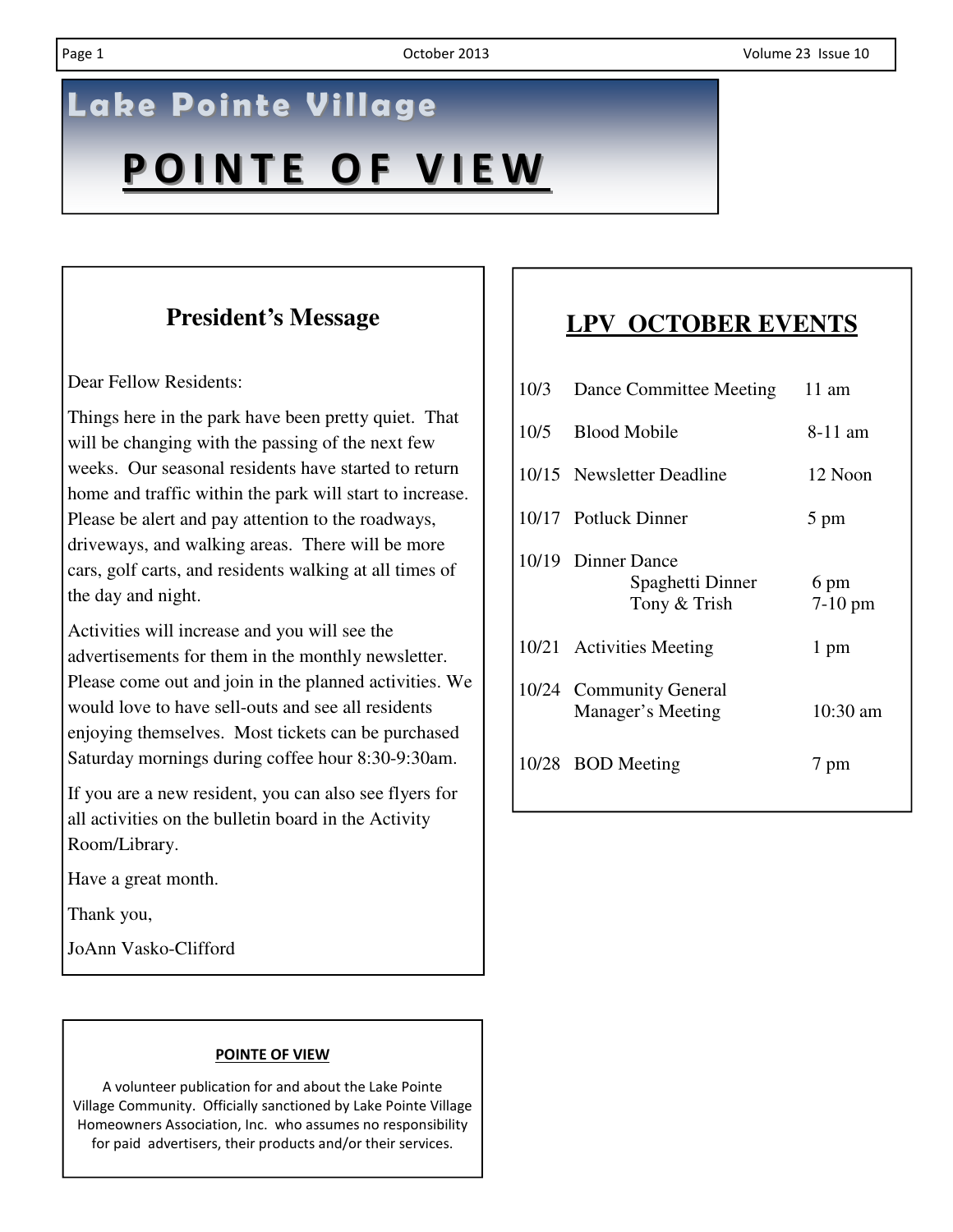

**Get Well** 

Lois Schaeffer Mary Zaccarella Barbara Parkhurst

Rich Arcaro

We, the family of Nelson Deming, would like to thank the Lake Pointe Village community for their outpouring of love and support during the loss of someone very dear to us.

Sincerely,

To Lake Pointe Village

Thank you so much for including our coupon program in your park newsletter. The program continues to be a huge success in assisting our Troops overseas.

American Legion



# Condolences to

The Family of Nelson Deming The Family of Clarence Martin John Lipton, death of wife, Clara Gloria Luttrell, death of mother Wesley and Mary Caruthers, death of daughter

### Thank You

TO ALL MY FRIENDS AT LAKE POINTE VILLAGE

Thank you so much for your visits, cakes, candy and goodies. A special thanks to the Community Project ladies for the GATOR bibs. They come in real handy. A hello to my 'pool-shooting' buddies.

God bless all of you,

### **COMMUNITY GENERAL MANAGER'S MEETING**

My CGM Meeting will be in the clubhouse at

10:30 AM on Thursday October 24

Thanks, Sherry Briggs

Community General Manager

### **NEWSLETTER STAFF**

 Printing: Community Media Data Base: Barbara Moff Proof Readers: Wilma Epley & Arlene Gustafson Coordinator: Connie Cowling Calendar Scheduling: JoAnn Clifford Circulation: Leonard Brynteson Ronnie Ramos Buddy Norton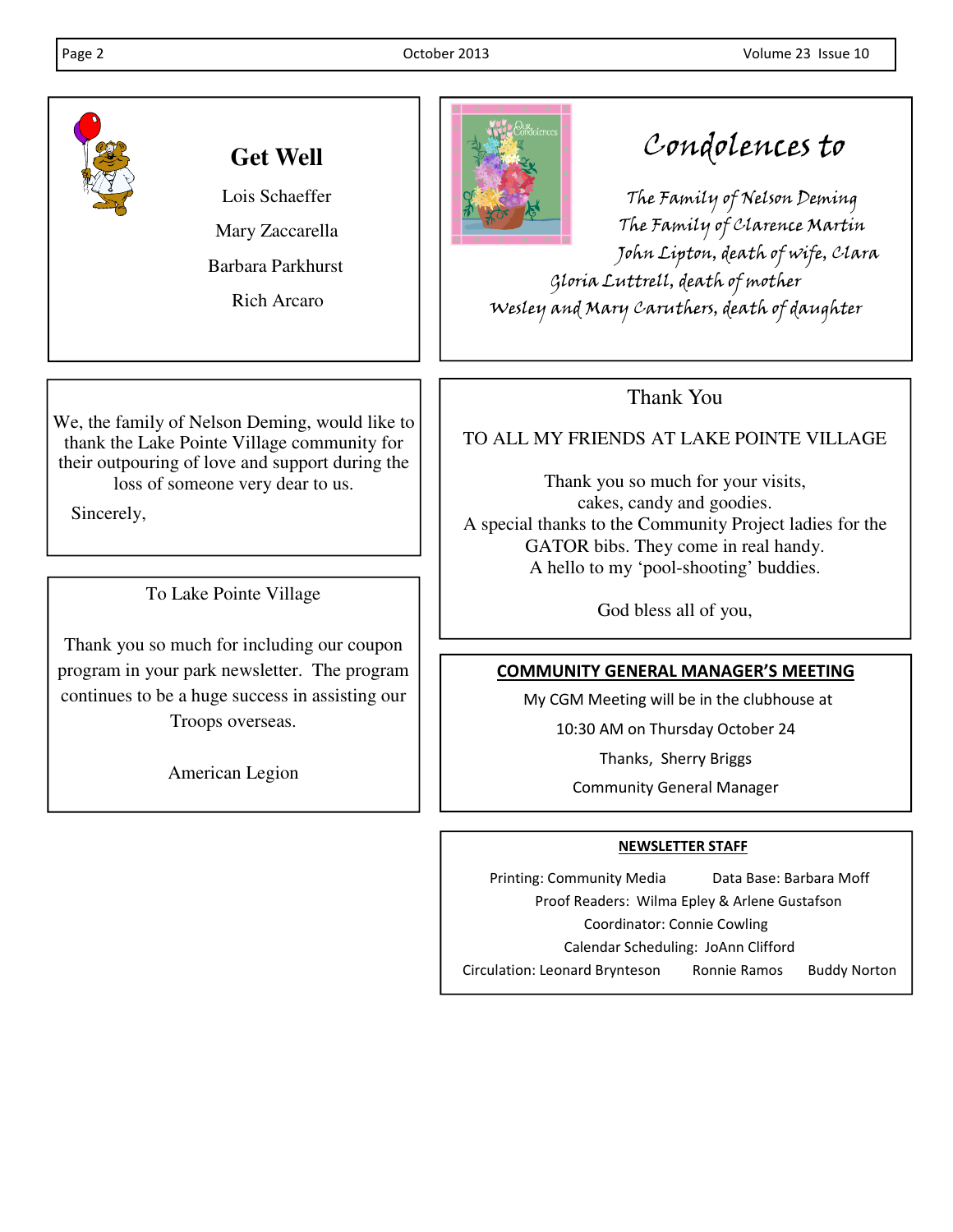Inspirations **COUNTRY MUSIC** by Grace Mosher

 Uncle George loved country music. I remember a chorus from an old country song he used to sing to me when I was a young lad and it demonstrates how powerful music is and how it can affect us.

> Daddy's hands were soft and kind when I was cryin´ Daddy´s hands, were hard as steel when I´d done wrong Daddy´s hands weren´t always gentle But I´ve come to understand There was always love in Daddy´s hands

The reason these words have stayed with me is that I keep applying them not only to my earthly father, but also to God, my Heavenly Father. My Lord is wonderfully kind when I am passing through the difficult challenging times of life. My God is also determined to change me into the image of His Son. He will do what is necessary in my life, even if it is hard, to accomplish the divine purposes He has for me. God does this because of His unfailing love. I am so thankful for Abba Father who cares about my spiritual maturity. Galatians 4:6 states, "And because ye are sons, God hath sent forth the Spirit of his Son into your hearts, crying, Abba, Father." When I understand God in this relational and personal way, I am free to enjoy Him and trust Him because I know He will do the right and caring action in my life. God disciplines us (believers) in His love, but He will never punish us because of our sin. That has been taken care of in Christ. A good reference is found in Hebrews 12:6-11.

*Written from the life of John Roger, BEM Missionary*

### **FLORIDA MANUFACTURED HOME OWNERS OF FLORIDA (FMO)**

### **IMPORTANT NOTICE**

Dear Lake Pointe Village Homeowner,

Please mark your calendar for the October Community General Manager's meeting on October 24 at 10:30 a.m. The FMO is providing for your benefit, Jean Berken, a Polk County Coordinator from the SHINE Organization who will speak at the meeting about health insurance needs. This will also be during the open enrollment period for changing insurance carriers. She will not be selling a product, but will be available to answer questions about your present health insurance as well as have information about the new Federal Healthcare Law. If you have any questions about SHINE, please go to the following link to review the program. http://elderaffairs.state.fl.us/shine/index.html

Russ Hawkins, FMO Park Representative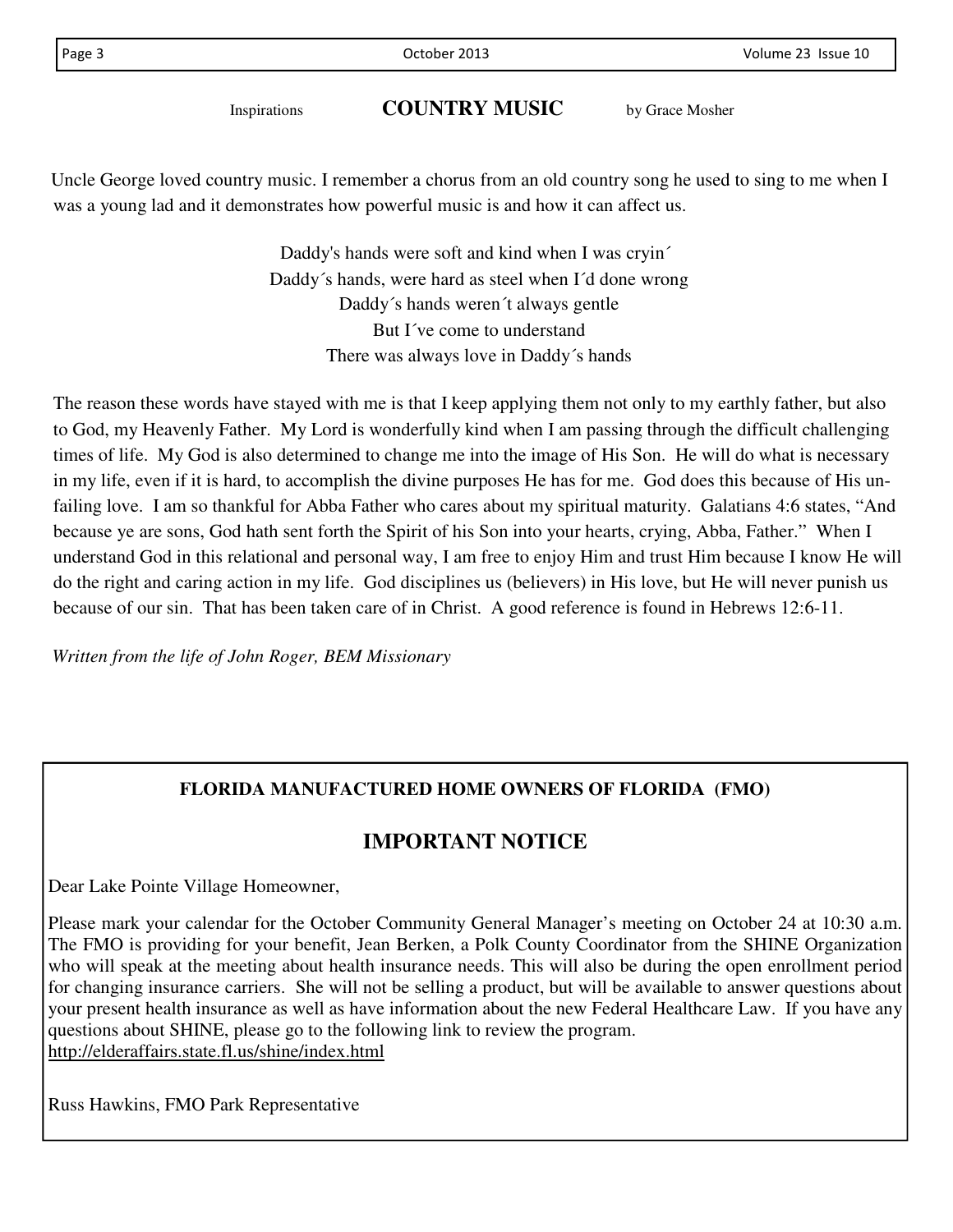| <b>1st Name</b> | <b>Last Name</b> | <b>Birthday</b> | Lot # |
|-----------------|------------------|-----------------|-------|
| Nita            | Reiber           | 10/01           | 327   |
| Cleatus         | Mason            | 10/02           | 175   |
| Earlene         | Lash             | 10/03           | 101   |
| Richard         | Lehmann          | 10/03           | 303   |
| Leonard         | Brynteson        | 10/04           | 183   |
| Michael         | Genualdi         | 10/04           | 233   |
| Linda           | Rhynard          | 10/05           | 056   |
| Mark            | Ruffner          | 10/05           | 330   |
| Joyce           | <b>Buchholz</b>  | 10/05           | 409   |
| Dave            | Letzinger        | 10/07           | 184   |
| Jackie          | Casey            | 10/07           | 165   |
| Richard         | Labbe            | 10/07           | 143   |
| Mattie          | Story            | 10/07           | 248   |
| Don             | Weide            | 10/07           | 313   |
| Gerri           | Whiteman         | 10/08           | 299   |
| Pat             | Martin           | 10/08           | 344   |
| <b>Bob</b>      | Kieckhafer       | 10/08           | 026   |
| Mary            | Sheehan          | 10/09           | 119   |
| Suzanne         | Carroll          | 10/09           | 158   |
| Tony            | Azzarelli        | 10/10           | 349   |
| Judith          | Addy             | 10/10           | 054   |
| Rick            | Julian           | 10/10           | 425   |
| Harriet         | Azzarelli        | 10/10           | 349   |
| Roger           | Perry            | 10/11           | 345   |
| Ed              | Grabowski        | 10/13           | 385   |
| Karen           | Champ            | 10/13           | 105   |
| Linda           | Richardson       | 10/14           | 150   |
| Timothy         | Schultz          | 10/14           | 243   |
| Don             | <b>Brice</b>     | 10/14           | 234   |
| Phyllis         | Herod            | 10/16           | 127   |
| Doris           | Hamilton         | 10/19           | 015   |
| Wesley          | Caruthers        | 10/19           | 423   |
| Connie          | <b>Hicks</b>     | 10/20           | 309   |
| Linda           | Genualdi         | 10/20           | 233   |
| Quang           | Smith            | 10/20           | 347   |
| Paul            | <b>Ellis</b>     | 10/21           | 085   |
| Peter           | Zaccarella       | 10/23           | 155   |
| Dee             | Pollock          | 10/23           | 290   |
| <b>Barbara</b>  | <b>DuGuay</b>    | 10/23           | 403   |
| Roberta         | Zdankowski       | 10/23           | 076   |
| David           | Jenkins          | 10/25           | 256   |
| Pat             | Cunningham       | 10/25           | 341   |
| Carol           | Campbell         | 10/26           | 135   |
| Jerry           | Ingalsbe         | 10/26           | 268   |
| Jeanne          | Arcaro           | 10/28           | 410   |
| Jeff            | Gould            | 10/29           | 235   |

| <b>1st Name</b> | <b>Last Name</b>           | <b>Birthday</b> | Lot # |  |
|-----------------|----------------------------|-----------------|-------|--|
| Bill            | Goodwin                    | 10/29           | 238   |  |
| Howard          | Handschumacher             | 10/29           | 040   |  |
| Cheryl          | Morrow                     | 10/30           | 195   |  |
| Jim             | McKennie                   | 10/30           | 314   |  |
| Esther          | Plyter                     | 10/30           | 342   |  |
| Kate            | Wheeler                    | 10/31           | 236   |  |
| Beau            | Hacker                     | 10/31           | 318   |  |
| Anniversary     | <b>Full Name</b>           |                 | Lot # |  |
| 10/01           | Rumpel, Nelson & Shirley   |                 | 228   |  |
| 10/01           | Castro, Jerry & Kaz        |                 | 391   |  |
| 10/04           | Hellmann, Robert & Shirley |                 | 326   |  |
| 10/06           | Kennedy, John & Susan      |                 | 300   |  |
| 10/06           | Genualdi, Michael & Linda  |                 | 233   |  |
| 10/07           | Letzinger, Dave & Sue      |                 | 184   |  |
| 10/07           | Sutton, Glen & Irene       |                 | 337   |  |
| 10/10           | Acciaioli, Pete & Connie   |                 | 307   |  |
| 10/13           | Dolan, Gene & Linda        |                 | 378   |  |
| 10/16           | Herod, Richard & Phyllis   |                 | 127   |  |
| 10/17           | Wells, Warren & Patricia   |                 | 245   |  |
| 10/18           | Bennett, J. Lloyd & Ann    |                 | 363   |  |
| 10/18           | Siebert, Everett & Shirley |                 | 281   |  |
| 10/19           | Connelly, Terry & Sheryl   |                 | 043   |  |
| 10/19           | Pope, Dave & Carol         |                 | 160   |  |
| 10/19           | Richards, Jack & Barbara   |                 | 107   |  |
| 10/19           | Lash, Ronald & Earlene     |                 | 101   |  |
| 10/20           | Hensler, Robert & Evelyn   |                 | 311   |  |
| 10/21           | Schaefer, Bill & Judy      |                 | 209   |  |
| 10/24           | Jauquet, Jim & Joyce       |                 | 384   |  |
| 10/28           | Clifford, Robert & JoAnn   |                 | 389   |  |

#### **New Email Addresses for:**

Fred Holderbaum, 272 Lake Huron fholderbaum@tampabay.rr.com

Leon Wheeler, 236 Lake Huron curlywheeler464@hotmail.com

#### **LPV Sunshine Lady**

If anyone knows of any resident in our community who is sick, in the hospital, or who has had a death in the family, please contact Barbara so she can send them a get well message.

Barbara Duguay 403 Lake Ontario Dr. phone: 869-9402 email: jduguay@tampabay.rr.com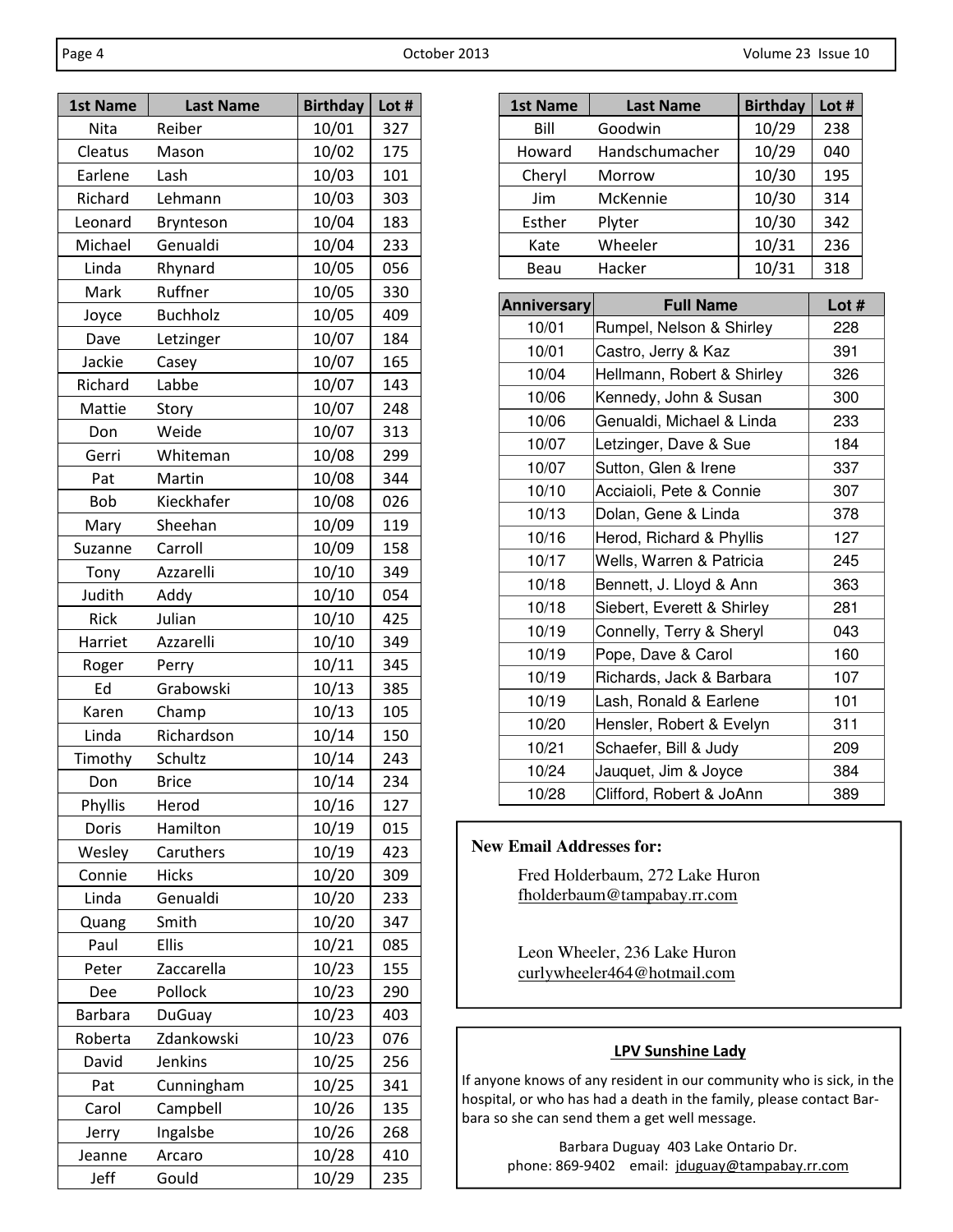Page 5 October 2013 Volume 23 Issue 10

|                 | <b>BRIDGE RESULTS</b> |      |
|-----------------|-----------------------|------|
|                 | 8/19/2013             |      |
| 1st             | Jack Schaeffer        | 3290 |
| 2 <sub>nd</sub> | Pat Cunningham        | 2060 |
| 3rd             | Harriet Azzarelli     | 2020 |
|                 | 8/26/2013             |      |
| 1st             | Jack Schaeffer        | 4890 |
| 2nd             | Kathy Hopf            | 3750 |
| 3rd             | Maggie Crose          | 3290 |
|                 | 9/2/2013              |      |
|                 | Labor Day             |      |
|                 | 9/9/2013              |      |
| 1st             | <b>Ruth Bouboulis</b> | 3220 |
| 2 <sub>nd</sub> | <b>Bev Hale</b>       | 2850 |
| 3rd             | Rich Stimpson         | 2460 |
|                 |                       |      |





New residents to LPV are welcome to come and play. You don't need a partner to play; we choose partners each game. We play a total of three games; it takes one-half hour to play each game. We play Wednesday and Saturday mornings at **10:00 am** and enjoy playing!

Bruce Buckley & Gene Dolan

### **DEADLINE**

The deadline for calendar scheduling and the November issue of *Pointe Of View* is **October 15, 2013** at 12:00 noon. Please place any news in the box at my home, 138 Lake Michigan Drive, or email me at sayccret@aol.com, you can also contact me at 425-7797. Thank you, Connie Cowling

For calendar scheduling contact JoAnn Clifford

|             | <b>MEN'S FRIDAY NIGHT BILLIARDS - 6:30 PM</b> |                         |
|-------------|-----------------------------------------------|-------------------------|
| <b>DATE</b> | <b>1ST HALF</b>                               | <b>2ND HALF</b>         |
| 8/16/2013   | Jay Wells                                     | Jim Loveless            |
|             | Jim Cunningham                                | Ron Yale                |
| 8/23/2013   | Dave Eubanks                                  | Dave Eubanks            |
|             |                                               |                         |
| 8/30/2013   | Frank Buckmaster                              | <b>Frank Buckmaster</b> |
|             |                                               |                         |
| 9/6/2013    | Jim Loveless                                  | Jim Loveless            |
|             | Don Schneider                                 | Don Schneider           |
| 9/13/2013   | lJim Loveless                                 | Jim Loveless            |
|             | <b>Tony Chamberlain</b>                       | <b>Tony Chamberlain</b> |



### **BLOOD MOBILE**

### **DATE: SATURDAY, October 5, 2013 TIME: 8:00am - 11:00am PLACE: IN FRONT OF LPV CLUBHOUSE**

### **PLEASE GIVE, THE LIFE YOU SAVE MAY BE YOUR OWN…**

If any resident of LPV has had a blood transfusion or you are in need of a blood transfusion, please contact Karen Champ and she will walk you through getting reimbursed from BloodNet. You do not have to be a donor to receive compensation, but you must be a resident of Lake Pointe Village…

 **KAREN CHAMP**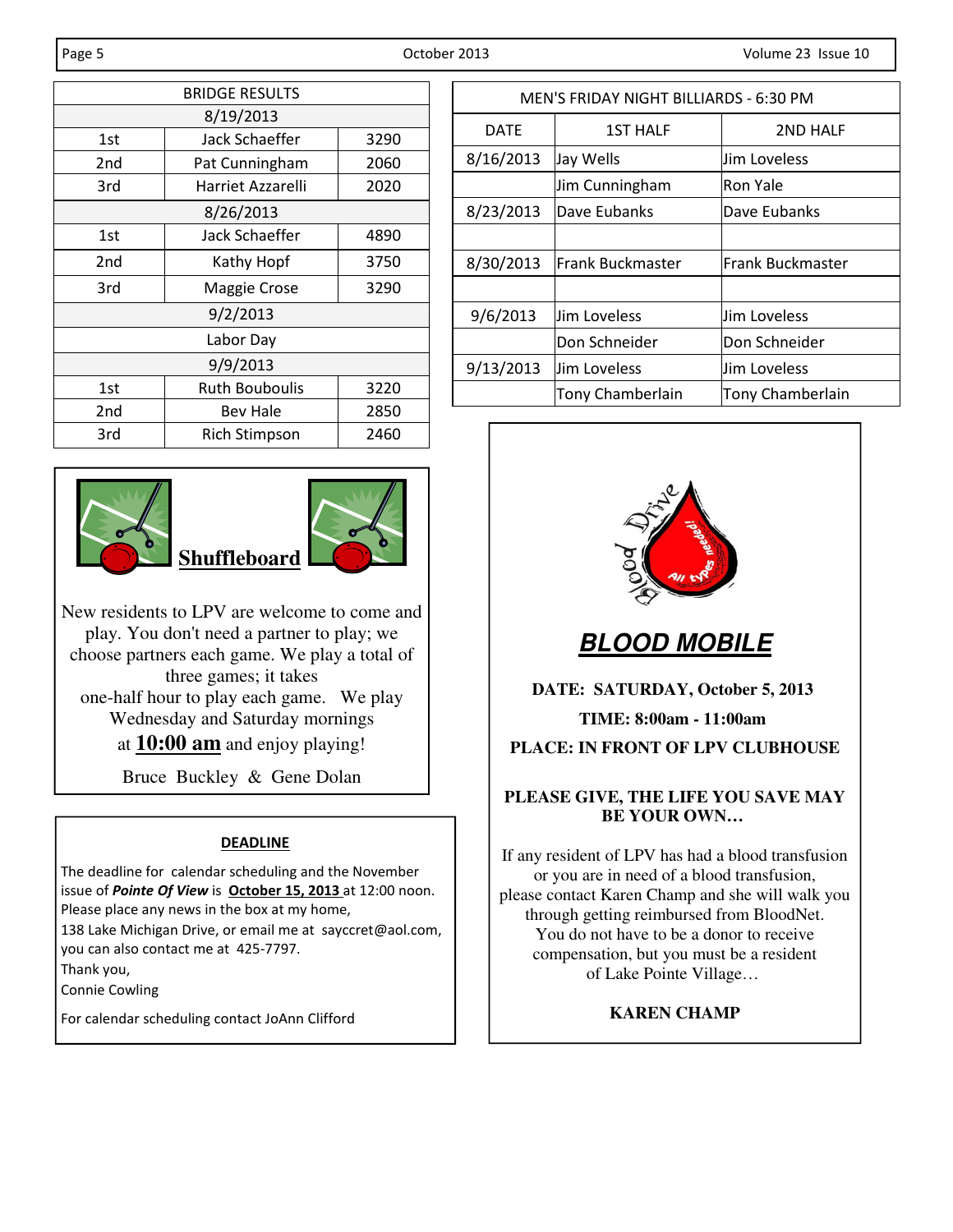

 **LPV** 

**OCTOBER**  *POT LUCK DINNER*

**THURSDAY OCTOBER 17, 2013 5:00pm**

*All* **residents are invited to attend this fun dinner...**

### *TABLEWARE WILL BE PROVIDED*

**WE ASK THAT EVERYONE ATTENDING PLEASE BRING A COVERED DISH TO FEED AT LEAST TEN PEOPLE**

**PLEASE SEE SIGN-UP SHEET IN THE ACTIVITIES ROOM**





### **OCTOBER FESTIVAL**

**LPV** 

### *FEATURING "TONY & TRISH"*

SATURDAY OCTOBER 19, 2013

6:00 – 7:00pm DINNER 7:00 – 10:00pm DANCE

\$12.50pp (\$11.68 + .82tax)

*INCLUDES* DINNER AND DANCE

*MENU* HOMEMADE SPAGHETTI AND MEATBALLS SALAD DESSERT ICED TEA AND COFFEE

### *BYOB*

Tickets on sale Saturday mornings at coffee hour

PLEASE SEE SIGN-UP SHEET IN THE ACTIVITIES ROOM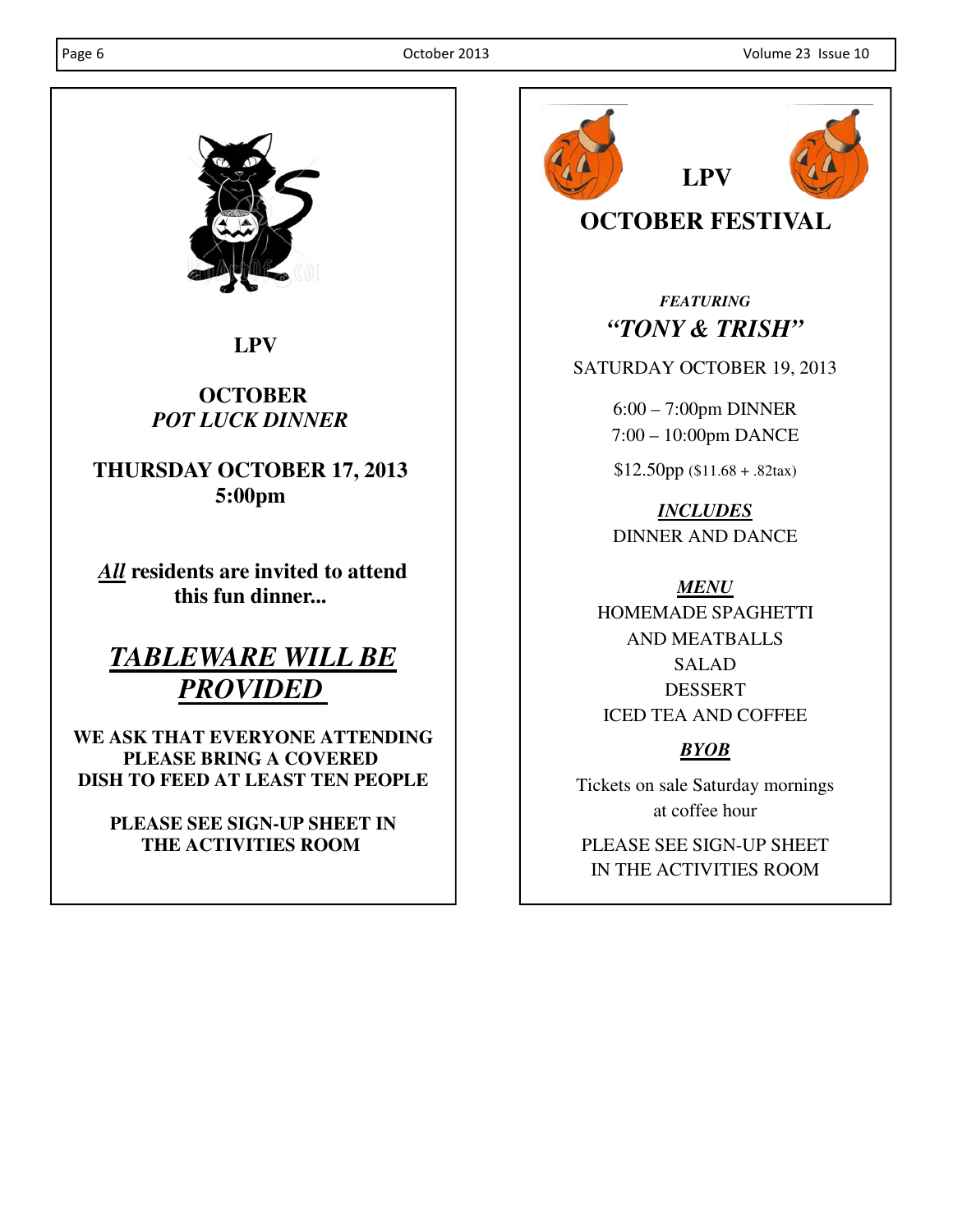

### **Bingo Every Tuesday Evening at 7 PM**

Bingo at Lake Pointe Village is conducted in accordance with Florida Law and Lake Pointe Village Homeowners Association Policy.

Bingo is held in the clubhouse and is for the entertainment of residents and their guests.

 There are 9 regular games paying \$40-\$50 depending on the number of players. The 10th game is a special jackpot game paying \$100-\$200. A "speedy for charity" is a special game added to the program. Participants can play all evening for as little as \$5.

 All money is returned to the winners, except for what is set aside for expenses and a donation to the Mulberry Community Service Center, our adopted charity.

Please join us for an evening of fun.



### **Coffee Hour**

Come join us for our 8:30 am Saturday morning social. It's a good way to meet your neighbors and it's also a good time to buy your tickets to all the Lake PointeVillage upcoming events. Please don't be afraid to sign up to help with picking up the donuts and serving the coffee. We need all the help we can get. For a small donation you will have your choice of: Coffee (regular & decaf), Tea or Cocoa, Assorted Donuts, English Muffins, or Bagels

Hope to see you there. If you have any questions or concerns, please call or email

Roberta Zdankowski 425-9656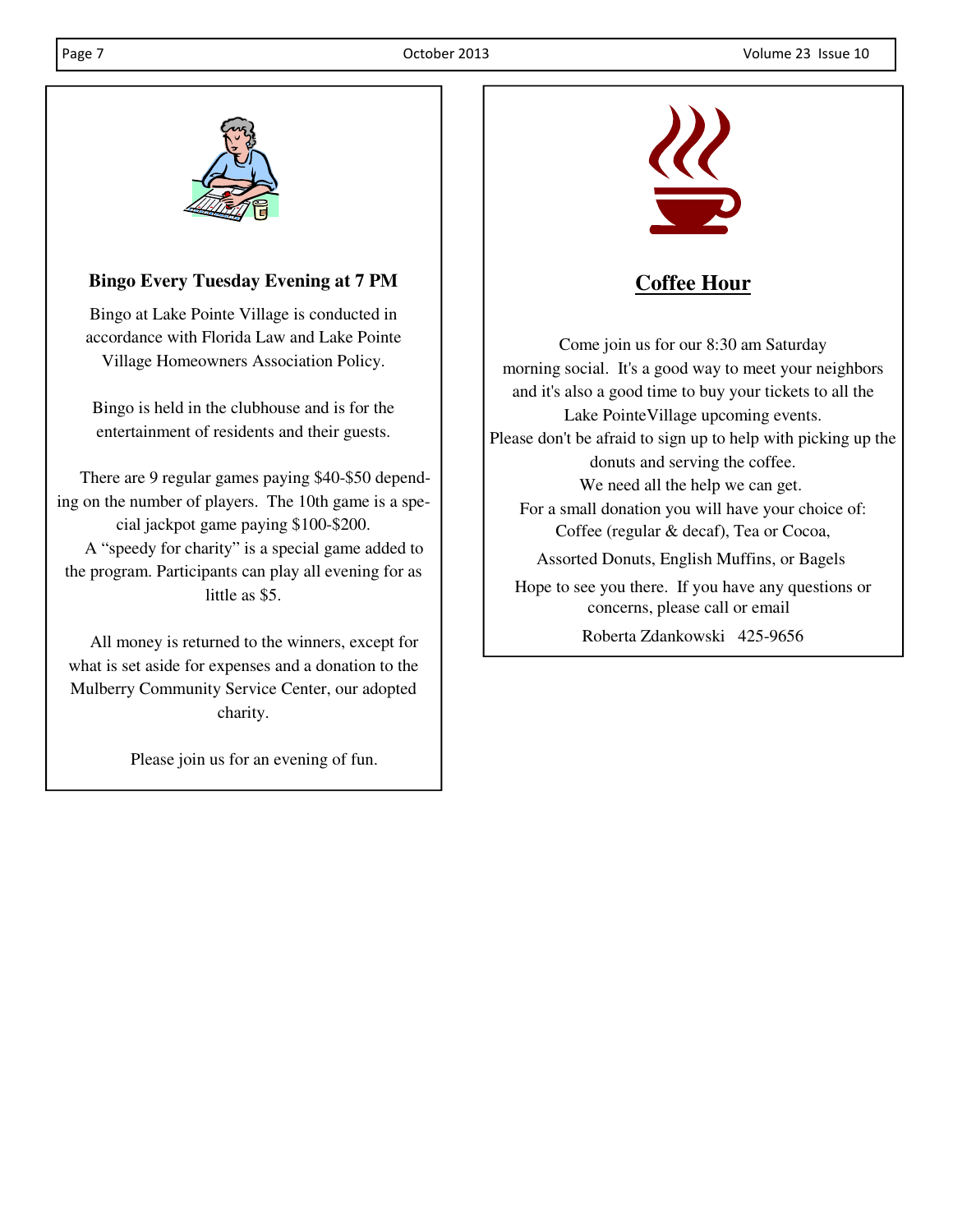

## **ENTERTAINMENT UNLIMITED FYI**

### WATCH FOR NOTIFICATION OF TICKET SALES:

**MUSICAL SHOW** featuring Eric Kearns, Singing Impressionist Friday, January 31, 2014

**VARIETY SHOW** with Laughing Bird on Saturday, March 22, 2014

\* \* \* \* \* \* \* \* \* \* \* \* \* \* \* \* \* \* \* \* \* \* \* \* \* \* \* \*

WE HAVE POSTED A BOOKLET ON THE BULLETIN BOARD WITH INFORMATION ABOUT SOME OF THE POSSIBLE TRIPS THAT ARE AVAILABLE TO THE RESIDENTS OF LPV. IF YOU SEE A TRIP YOU LIKE, JUST LET ME KNOW. BECAUSE WE ARE WORKING WITH A LOCAL TOUR COMPANY, WE NO LONGER HAVE TO FILL